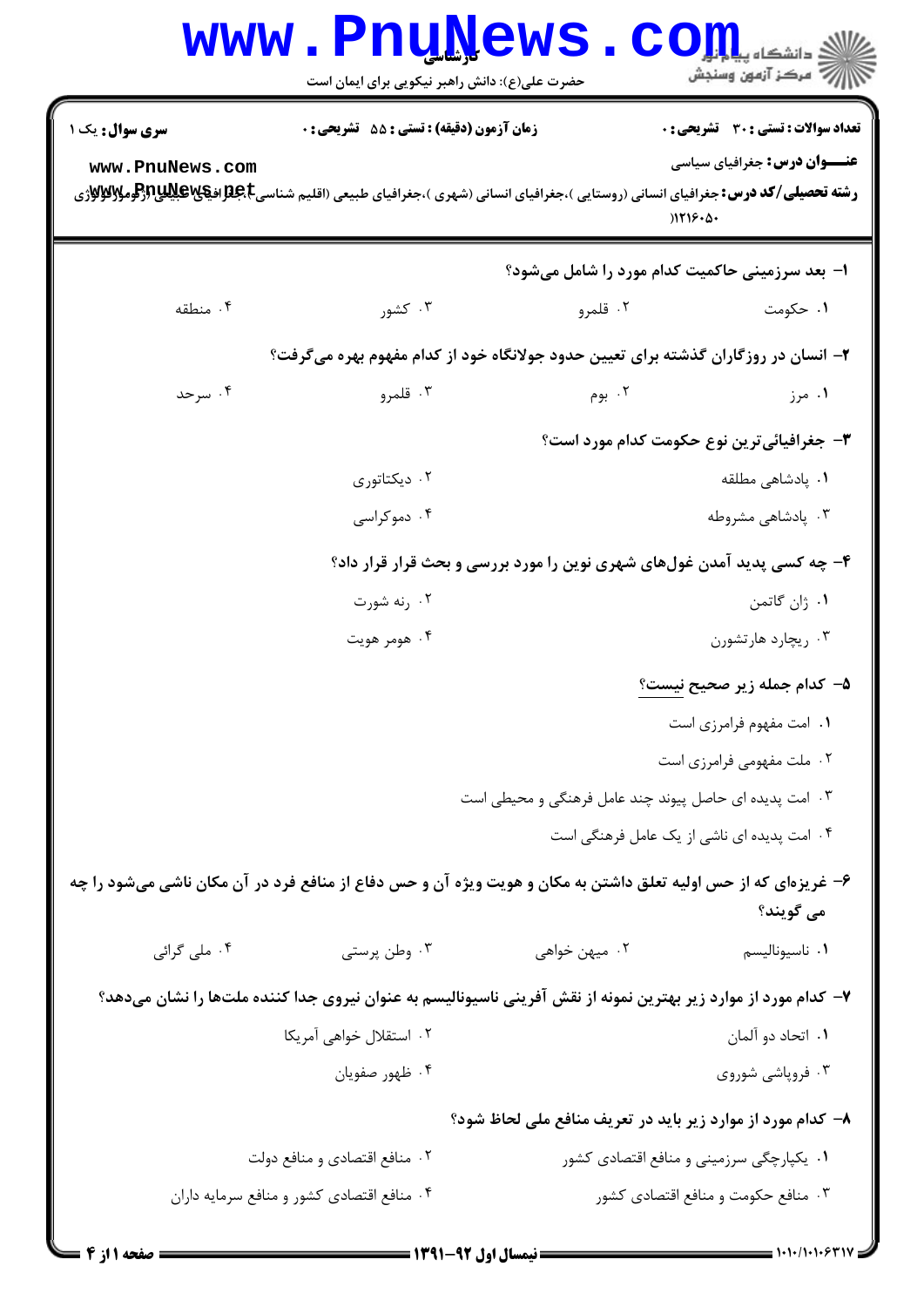| <b>WWW</b>                                                                                                                                      | <b>LLY</b><br>حضرت علی(ع): دانش راهبر نیکویی برای ایمان است | د دانشکاه پ <b>یا با ت<mark>و</mark></b><br>ر آمرڪز آزمون وسنڊش                                                                                                                                                                                                                                                                   |  |  |
|-------------------------------------------------------------------------------------------------------------------------------------------------|-------------------------------------------------------------|-----------------------------------------------------------------------------------------------------------------------------------------------------------------------------------------------------------------------------------------------------------------------------------------------------------------------------------|--|--|
| سری سوال : ۱ یک<br>www.PnuNews.com                                                                                                              | <b>زمان آزمون (دقیقه) : تستی : 55 تشریحی : 0</b>            | تعداد سوالات : تستي : 30 ٪ تشريحي : 0<br><b>عنـــوان درس:</b> جغرافیای سیاسی<br><b>رشته تحصیلی/کد درس:</b> جغرافیای انسانی (روستایی )،جغرافیای انسانی (شهری )،جغرافیای طبیعی (اقلیم شناسیجهایالهای استان<br>مسته تحصیلی/کد درس:جغرافیای انسانی (روستایی )،جغرافیای انسانی (شهری )،جغرافیای طبیعی (اقلیم شناسیجهایالهای<br>1119.4( |  |  |
| ۹- زمانی که سلامت موجودیت و مایملک و اعتبار و موقعیت و یا منافع ملی یک کشور از سوی قدرتهای دیگر تهدید شود چه<br>چیزی بروز م <i>ی ک</i> ند؟      |                                                             |                                                                                                                                                                                                                                                                                                                                   |  |  |
|                                                                                                                                                 | ۰۲ ناامنی                                                   | ۰۱ تهدید سیاسی                                                                                                                                                                                                                                                                                                                    |  |  |
|                                                                                                                                                 | ۰۴ تهدید نظامی                                              | ۰۳ نارضایتی عمومی                                                                                                                                                                                                                                                                                                                 |  |  |
| ∙ا− کدام عامل از عوامل مادی و یا فرهنگی زیر باعث یکپارچگی ملتها می شود؟                                                                         |                                                             |                                                                                                                                                                                                                                                                                                                                   |  |  |
|                                                                                                                                                 | ۰۲ امنیت                                                    | ۰۱ قدرت                                                                                                                                                                                                                                                                                                                           |  |  |
|                                                                                                                                                 | ۰۴ ثروت                                                     | ۰۳ علت وجودي                                                                                                                                                                                                                                                                                                                      |  |  |
|                                                                                                                                                 |                                                             | 11- حکومت هایی که بدون برنامه ریزی قبلی و به گونه خودبخودی شکل گرفته و گسترش یافته اند را چه می گویند؟                                                                                                                                                                                                                            |  |  |
|                                                                                                                                                 | ۰۲ حکومت های بدون برنامه                                    | ۰۱ حکومتهای اندام دار                                                                                                                                                                                                                                                                                                             |  |  |
|                                                                                                                                                 | ۰۴ حکومت های خود پرورده                                     | ۰۳ حکومت های با برنامه                                                                                                                                                                                                                                                                                                            |  |  |
|                                                                                                                                                 |                                                             | 1۲- در جهان اسلام کدام مورد از موارد زیر در مرکز قرار دارد؟                                                                                                                                                                                                                                                                       |  |  |
|                                                                                                                                                 | ۰۲ اقتصاد معادن و مواد اولیه                                | ۰۱ فرهنگ ایرانی، عربی و ترکی                                                                                                                                                                                                                                                                                                      |  |  |
| ۰۴ فرهنگ غربی - عربی                                                                                                                            |                                                             | ۰۳ فرهنگ عربی - ایرانی                                                                                                                                                                                                                                                                                                            |  |  |
|                                                                                                                                                 |                                                             | <b>۱۳</b> - کدام مورد از موارد زیر جزو بحثهای نوین در جغرافیای سیاسی است؟                                                                                                                                                                                                                                                         |  |  |
|                                                                                                                                                 | ۰۲ تقسیم دریاها                                             | ۰۱ مهاجرت                                                                                                                                                                                                                                                                                                                         |  |  |
|                                                                                                                                                 | ۰۴ جمعیت و مسائل سیاسی آن                                   | ۰۳ جغرافیای سیاسی جنسیت                                                                                                                                                                                                                                                                                                           |  |  |
| ۱۴- مطالعه اثر تصمیمگیریهای مربوط به استفاده از آب روی شکلگیری سیاسی در روابط میان دولتها با دولتها و یا دولتها با<br>ملتهای خود را چه میگویند؟ |                                                             |                                                                                                                                                                                                                                                                                                                                   |  |  |
| ۰۴ ژئوپولیتیک                                                                                                                                   | ۰۳ ژئواکونومی                                               | ۰۲ هیدروپولیتیک<br>۰۱ ژئواستراتژیک                                                                                                                                                                                                                                                                                                |  |  |
|                                                                                                                                                 |                                                             | ۱۵– جهان ژئوپولیتیک کنونی در حال حرکت به سوی کدام نظام است؟                                                                                                                                                                                                                                                                       |  |  |
|                                                                                                                                                 | ۰۲ نظام یک قطب <u>ی</u>                                     | ۰۱ نظام چند قطبی                                                                                                                                                                                                                                                                                                                  |  |  |
|                                                                                                                                                 | ۰۴ نظام سه قطبی                                             | ۰۳ نظام دو قطبی                                                                                                                                                                                                                                                                                                                   |  |  |
|                                                                                                                                                 |                                                             |                                                                                                                                                                                                                                                                                                                                   |  |  |

 $1 - 1 - 11 - 1 - 97$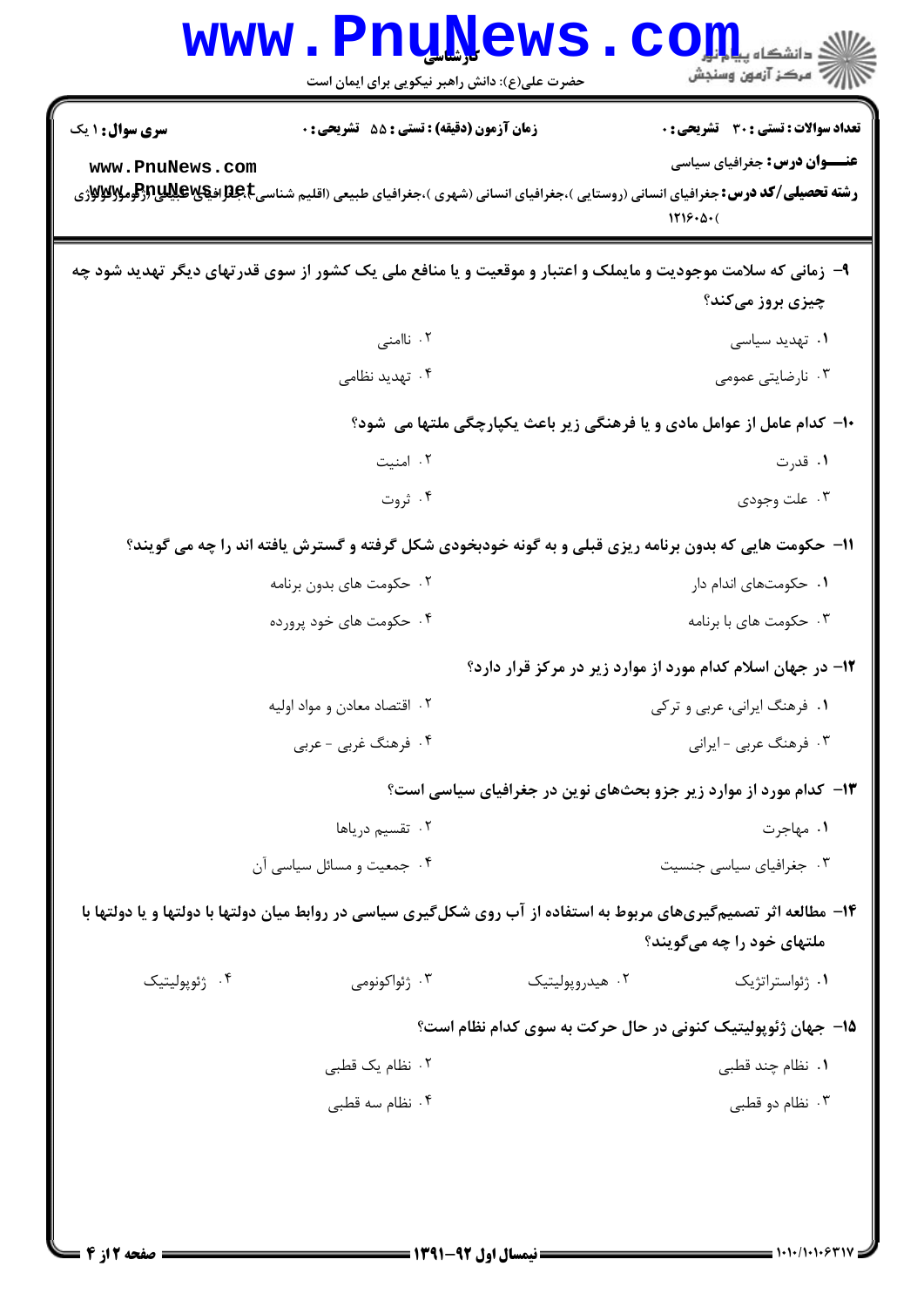|                                                                              | <b>WWW.PNUNEWS</b><br>حضرت علی(ع): دانش راهبر نیکویی برای ایمان است                                                                                   |               | $\text{C}$ <i>OII</i><br>رآب آمرڪز آزمون وسنڊش                             |  |
|------------------------------------------------------------------------------|-------------------------------------------------------------------------------------------------------------------------------------------------------|---------------|----------------------------------------------------------------------------|--|
| <b>سری سوال :</b> ۱ یک                                                       | <b>زمان آزمون (دقیقه) : تستی : 55 تشریحی : 0</b>                                                                                                      |               | <b>تعداد سوالات : تستی : 30 ٪ تشریحی : 0</b>                               |  |
| www.PnuNews.com                                                              | <b>رشته تحصیلی/کد درس:</b> جغرافیای انسانی (روستایی )،جغرافیای انسانی (شهری )،جغرافیای طبیعی (اقلیم شناسی <b>E،طبلاتیاشی از (عومزلاتلازلاتو</b> مزلات |               | <b>عنـــوان درس:</b> جغرافیای سیاسی<br>1119.4(                             |  |
|                                                                              |                                                                                                                                                       |               | ۱۶– ساموئل هانتیتنگن در دهه ۱۹۹۰ کدام نظری از نظریات زیر را مطرح کرد؟      |  |
|                                                                              | ۰۲ گفتگوی تمدن ها                                                                                                                                     |               | ۰۱ برخورد تمدنها                                                           |  |
|                                                                              | ۰۴ پایان تاریخ                                                                                                                                        |               | ۰۳ نظام نوين جهاني                                                         |  |
| ۱۷- جهانی شدنها در آغاز قرن بیست ویکم جانشین کدام مورد از موارد زیر شده است؟ |                                                                                                                                                       |               |                                                                            |  |
|                                                                              | ۰۲ نظام تک قطبی                                                                                                                                       |               | ۰۱ نظام دو قطبی                                                            |  |
|                                                                              | ۰۴ نظام چند قطبی                                                                                                                                      |               | ۰۳ دهکده جهانی                                                             |  |
|                                                                              |                                                                                                                                                       |               | ۱۸- مطالعه اثرگذاری عوامل جغرافیائی بر تصمیم گیری های سیاسی را چه میگویند؟ |  |
|                                                                              | ۰۲ ژئوپولیتیک                                                                                                                                         |               | ۰۱ جغرافیای سیاسی                                                          |  |
|                                                                              | ۰۴ روابط سیاسی                                                                                                                                        |               | ۰۳ علوم سياسى                                                              |  |
|                                                                              |                                                                                                                                                       |               | <b>۱۹</b> - نماد فیزیکی و جلوه اصلی ساختار سیاسی حکومت چیست؟               |  |
| ۰۴ دموکراسی                                                                  | ٠٣ روابط بين الملل                                                                                                                                    | ۰۲ حکومت      | ۰۱ کشور                                                                    |  |
|                                                                              |                                                                                                                                                       |               | ۲۰- از به هم آمیختن سه عنصر سرزمین، ملت و حکومت چه چیزی پدید میآید؟        |  |
| ۰۴ تشکل سیاسی                                                                | ۰۳ واحد سیاسی                                                                                                                                         | ۰۲ نظام سیاسی | ۰۱ قدرت سیاسی                                                              |  |
|                                                                              |                                                                                                                                                       |               | <b>۲۱</b> - کدام مورد در خصوص حکومت پادشاهی درست است؟                      |  |
|                                                                              | ۰۲ خود به خودی است و جدید                                                                                                                             |               | ۰۱ خود به خودی است و قدیمی                                                 |  |
|                                                                              | ۰۴ اندامی است و قدیمی                                                                                                                                 |               | ۰۳ ریشه در تاریخ روم دارد و قدیمی است                                      |  |
|                                                                              |                                                                                                                                                       |               | ۲۲– سکه های سیمین ″سیگو″ در زمان کدام یک ازپادشاهان ایران رواج یافت؟       |  |
| ۰۴ داریوش                                                                    | ۰۳ اردشیر                                                                                                                                             | ۰۲ خشایار     | ۰۱ کوروش                                                                   |  |
|                                                                              | ۲۳– حکومت( حیره یامناذره) در بین النهرین در زمان کدامیک از حکومتهای ایران بوجود آمد؟                                                                  |               |                                                                            |  |
| ۰۴ خوارزمشاهیان                                                              | ۰۳ سلوکیان                                                                                                                                            | ۰۲ ساسانیان   | ۰۱ هخامنشیان                                                               |  |
|                                                                              | ۲۴– منطقی ترین گروهبندی اقتصادی برای ایران تشکیل اتحادیه اقتصادی باچه کشورهایی است؟                                                                   |               |                                                                            |  |
|                                                                              | ۰۲ عراق و کشورهای حوزه خلیج فارس                                                                                                                      |               | ۰۱ پاکستان و ترکیه                                                         |  |
|                                                                              | ۰۴ افغانستان پاکستان و هندوستان                                                                                                                       |               | ۰۳ پاکستان افغانستان و آسیای مرکزی                                         |  |